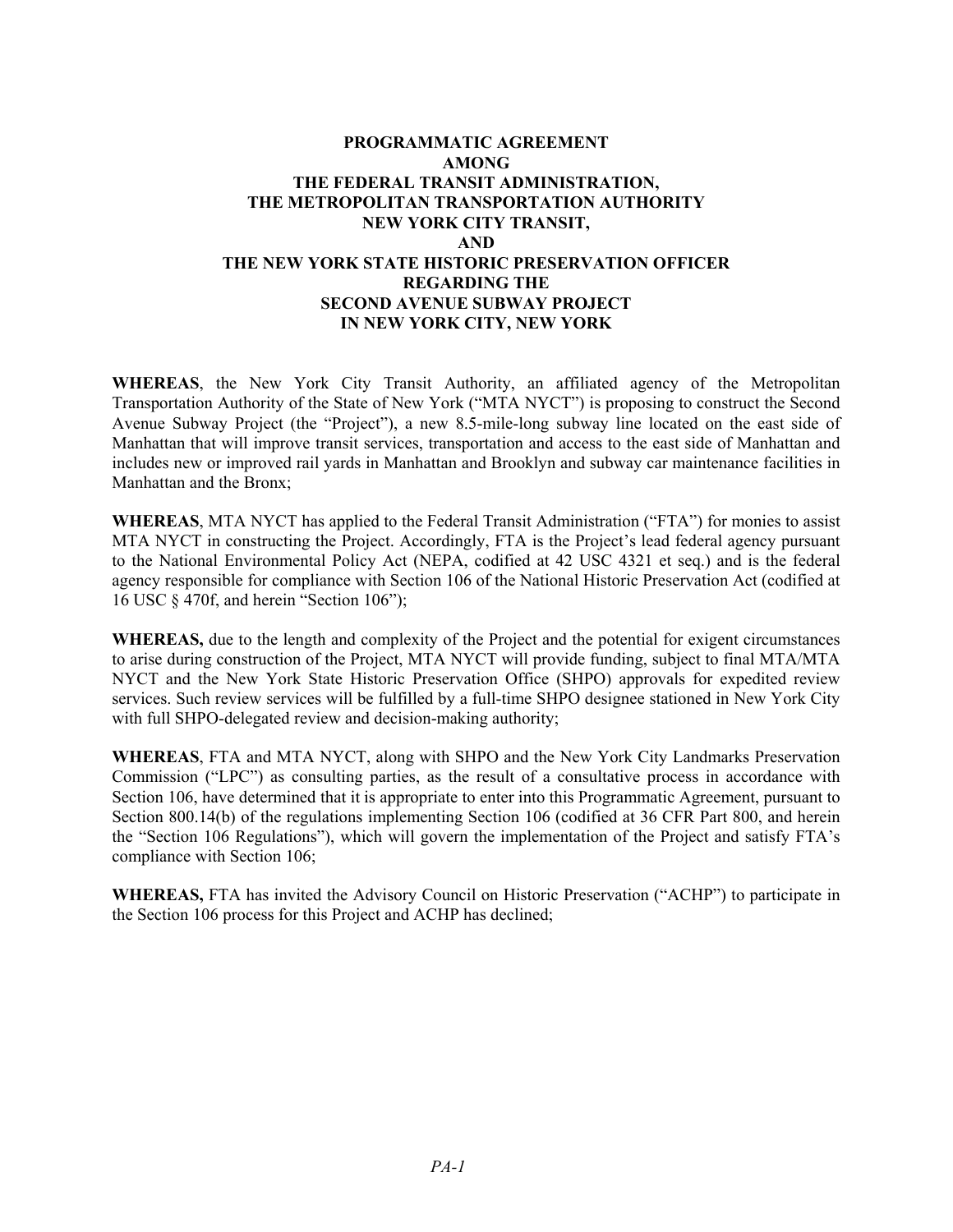**WHEREAS**, FTA has coordinated its compliance with Section 106 and NEPA, pursuant to 36 CFR § 800.8 through its preparation of an Environmental Impact Statement ("EIS") for the Project;

**WHEREAS**, through the process conducted in preparing the EIS, FTA has determined that the Project may have an effect on properties qualifying for protection under Section 106, consisting of those properties listed or eligible for listing on the State and National Registers of Historic Places ("Historic Properties");

**WHEREAS**, pursuant to the Section 106 Regulations, FTA and MTA NYCT, in consultation with SHPO, identified the Project's areas of potential effect ("APEs") for Historic Properties and determined that the APEs are the areas where potential effects on Historic Properties caused by the Project may occur;

**WHEREAS**, generally, Historic Properties can be categorized as archaeological or built (see 36 CFR § 800.16(l)); and this Programmatic Agreement specifies the appropriate approaches for Archaeological and Built Properties in the Project's APEs separately, due to the different issues presented by each category;

**WHEREAS**, the identification and evaluation of Historic Properties within the Project's APEs was conducted by MTA NYCT, in consultation with FTA and SHPO, as documented in the EIS. As part of this process, FTA and MTA NYCT identified properties that appeared to meet the criteria for listing on the State and National Registers of Historic Places provided at 36 CRF Part 63 (herein "Historic Properties criteria") and therefore to qualify for Section 106 protection, but for which SHPO had not yet made determinations of eligibility. FTA in consultation with SHPO, subsequently determined whether these properties constitute Historic Properties and qualify for Section 106 protection;

**WHEREAS**, as documented in the EIS, FTA and MTA NYCT, in consultation with SHPO and LPC, identified three Built Properties in the Project's APEs—the Daily News Building and Chrysler Building at 42nd Street and the Brooklyn Bridge—that are National Historic Landmarks, and a total of 87 Built Properties that qualify for Section 106 protection. These Built Properties are identified in Table 9-1 of the EIS, "Known Historic Resources Within the Second Avenue Subway APEs and Potential Project Effects" annexed hereto as Exhibit A. Additionally, Figures 9-1 through 9-9 of the EIS, annexed hereto as Exhibit B, depict the approximate locations of these Built Properties;

**WHEREAS**, as documented by the EIS, FTA and MTA NYCT, in consultation with SHPO and LPC, identified areas with the potential to contain Archaeological Properties in the Project's APEs ("archaeologically sensitive areas") and identified archaeologically sensitive areas in which construction might occur, including six areas that are potentially sensitive for human remains, and these resources are identified in Table 10-1 of the EIS, annexed hereto as Exhibit C. Additionally, Figures 10-1 through 10-6 of the EIS, annexed hereto as Exhibit D, depict the approximate locations and depths of the areas identified in Exhibit C;

**WHEREAS,** it is possible that as the Project evolves or as a result of the addition of new Project elements beyond the boundaries of the current APEs, FTA and MTA NYCT, in consultation with SHPO and LPC, may identify additional, previously unidentified Built Properties or archaeologically sensitive areas, which may be affected by the Project;

**WHEREAS**, this Programmatic Agreement sets forth measures that will be implemented for all Built Properties or archaeologically sensitive areas within the Project's current or future APEs;

**WHEREAS,** the length and complexity of the Project necessitate that the design and construction of the Project be phased over a 12- to 16-year period and a phasing schedule has not yet been developed;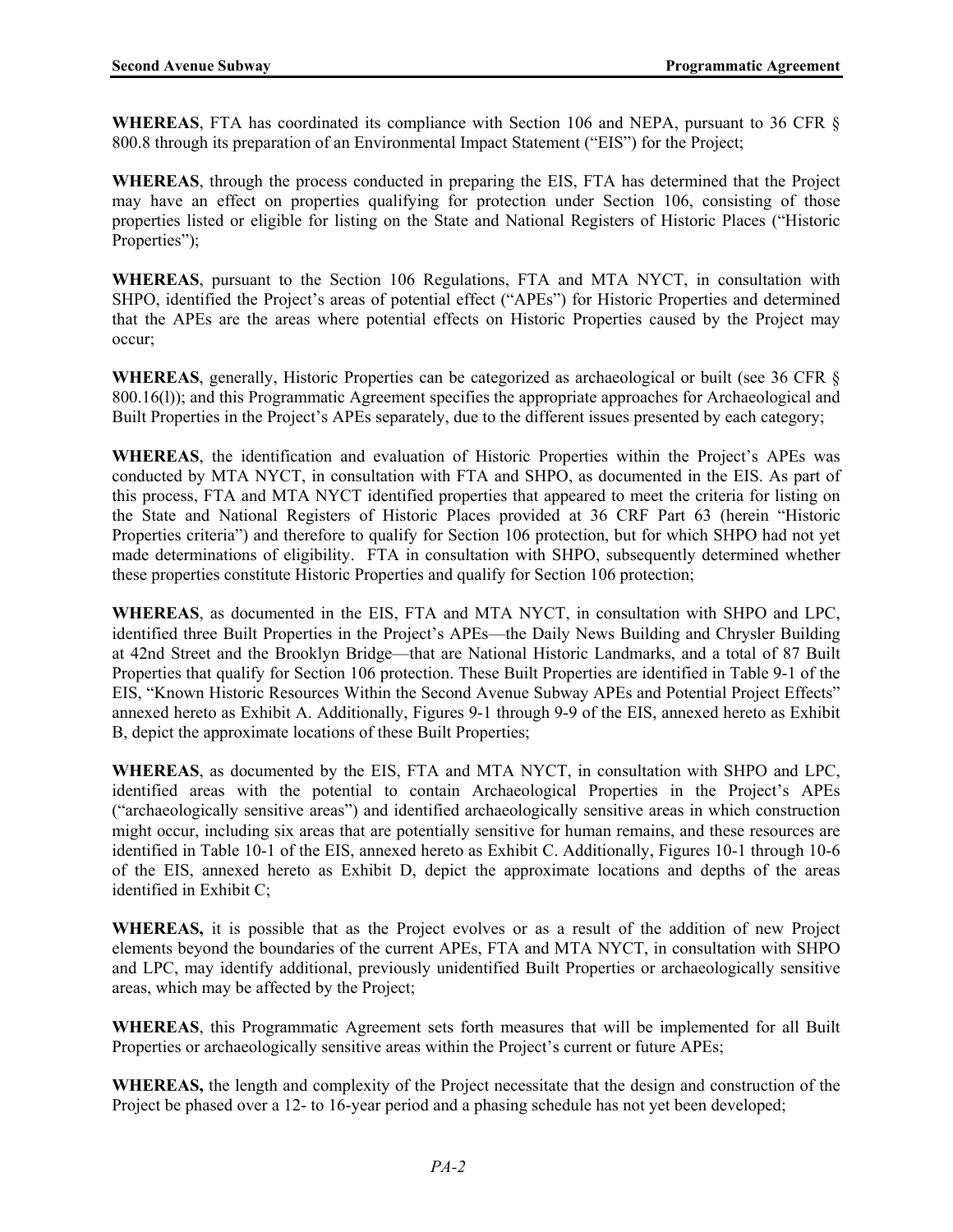**WHEREAS,** more detailed information on historic and archaeological resources will become available during the Preliminary Engineering, Final Design, and Construction stages of the Project. Preliminary Engineering is currently ongoing, Final Design will follow Preliminary Engineering, and Construction will commence after completion or concurrent with Final Design;

**WHEREAS,** a Cultural Resources Management Plan that includes measures to protect Built Properties and Archaeological Properties prior to and during construction of the Project has been developed for the Project and contains separate plan components that are annexed hereto as Exhibits E through M of this Programmatic Agreement;

**WHEREAS,** FTA has made a reasonable and good faith effort to identify and contact by letter the appropriate Native American tribes and groups (the "Tribes") that could attach religious or cultural significance to sites within the APEs upon which the Project could have an effect;

**WHEREAS**, FTA and MTA NYCT have made a reasonable and good faith effort to identify and contact and seek the involvement of any descendant groups or communities associated with the areas potentially sensitive for human remains that may be affected by the Project;

**WHEREAS**, this Programmatic Agreement was developed with appropriate public participation during the NEPA public comment period pursuant to Subpart A of the Section 106 Regulations and a draft copy of this agreement was included and distributed with the Supplemental Draft EIS. The public will be duly notified as to the execution and effective dates of this Programmatic Agreement through either the Final EIS and/or FTA's Record of Decision for the Project;

**NOW, THEREFORE**, FTA, MTA NYCT, and SHPO agree that the Project shall be implemented in accordance with the following stipulations to ensure that potential effects on Historic Properties are taken into account.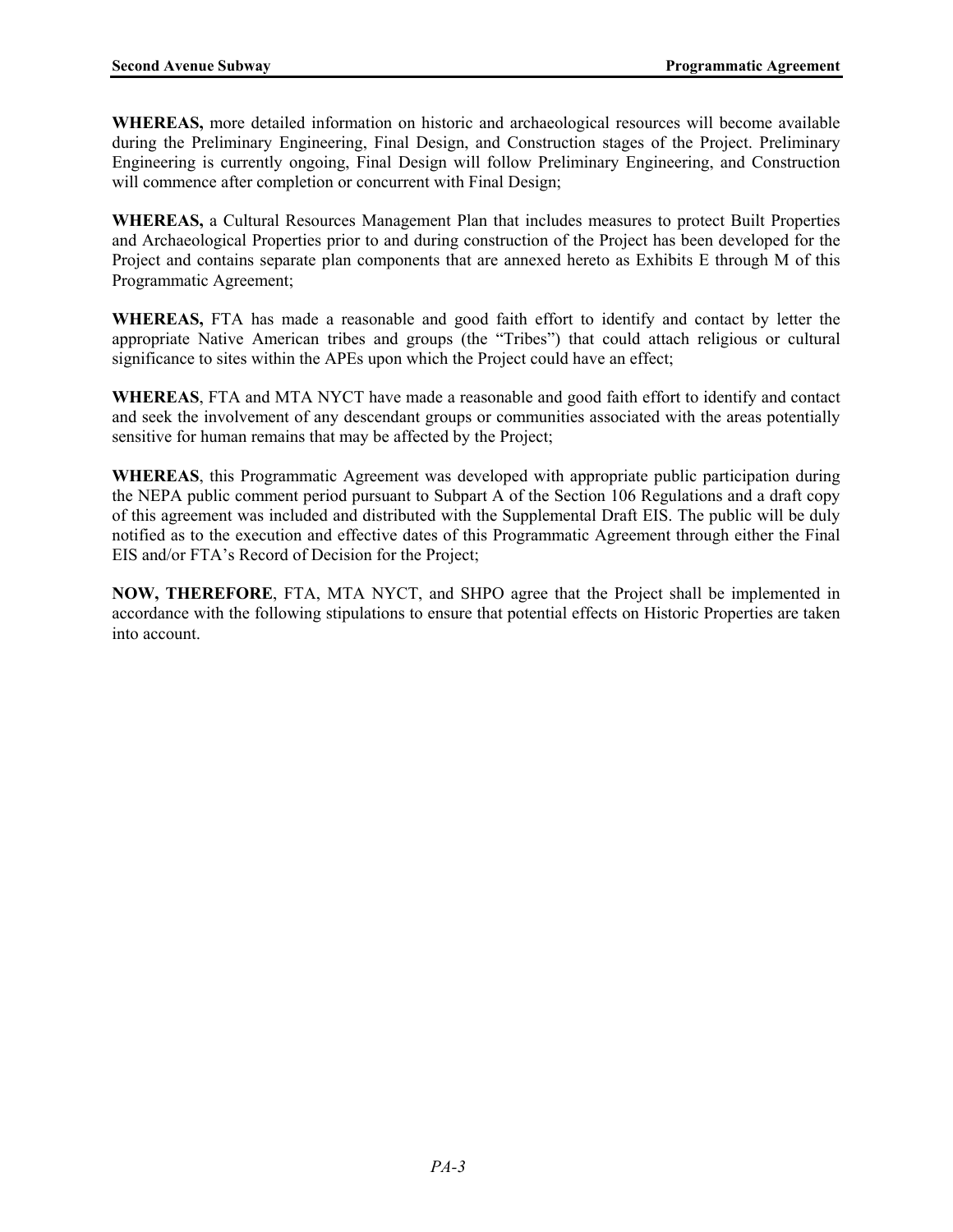# **STIPULATIONS**

# **FTA, MTA NYCT, AND SHPO AGREE THAT THE FOLLOWING STEPS WILL BE UNDERTAKEN IN CONNECTION WITH THE PROJECT AND THAT FTA WILL INCLUDE THE OBLIGATIONS SET FORTH IN THIS AGREEMENT AS PART OF ITS RECORD OF DECISION AND AS A CONDITION OF FTA'S APPROVAL OF ANY GRANT ISSUED FOR CONSTRUCTION OF THE PROJECT, TO ENSURE THAT THESE MEASURES ARE IMPLEMENTED AS PART OF THE COMPLIANCE WITH THE SECTION 106 PROCESS AND THE SUBSEQUENT PLANNING, DESIGN, AND CONSTRUCTION OF ANY APPROVED PROJECT ALTERNATIVE.**

### **I. BUILT PROPERTIES**

The EIS demonstrated that the Project could have potential adverse effects on certain Built Properties, primarily due to the proximity of the resources to proposed construction activities, including tunnel and station construction, shaft sites and/or staging areas, and building underpinning activities. The EIS also demonstrated that it is possible that additional, previously unidentified Built Properties may be identified within the Project's APEs in the future or in the area of any new project elements (see I.C. below) and that these previously unidentified properties may be affected by the Project. Accordingly, this Programmatic Agreement sets forth the following measure that will be implemented for all Built Properties within the Project's APEs.

### **A. Construction Protection Plan**

1. To avoid Project-related construction damage to any Built Property and any additional Built Property that may not have been previously identified, as set forth below in I.C., MTA NYCT, in consultation with FTA and SHPO and all other appropriate New York City agencies, will develop Construction Protection Plans for Built Properties. Annexed hereto as Exhibit E is a list of procedures that will be included in Construction Protection Plans, which will be developed prior to construction of the Project. MTA NYCT shall ensure that any Built Property that could be adversely affected by Project construction will be included in a Construction Protection Plan, and MTA NYCT shall implement such plans as appropriate.

#### **B. Design Specifications Governing Potential Permanent Contextual Effects**

- 1. FTA and MTA NYCT have determined, through the EIS, that the Project has the potential to result in permanent visual effects and changes to the historic setting (herein "contextual effects") to MTA Metro-North's Harlem-125th Street Station and Comfort Station, which have been determined eligible for listing on the National Register of Historic Places. MTA NYCT, in consultation with SHPO, will develop design specifications to ensure that projectrelated construction activities in and around MTA Metro-North's Harlem-125th Street Station are compatible with the station's historic and architectural qualities. Annexed hereto as Exhibit F is a description of the components of the design specifications plan for MTA Metro-North's Harlem-125th Street Station and Comfort Station, which will be developed beginning with Final Design of the Project.
- 2. MTA NYCT, in consultation with SHPO and LPC, will develop design specifications to ensure that any permanent Project elements that may affect the visual context or historic setting of a Built Property in the Project's APEs, including Project construction within an existing Built Property, are compatible with the historic and architectural qualities of that property. MTA's transportation facilities are exempt from local laws and ordinances pursuant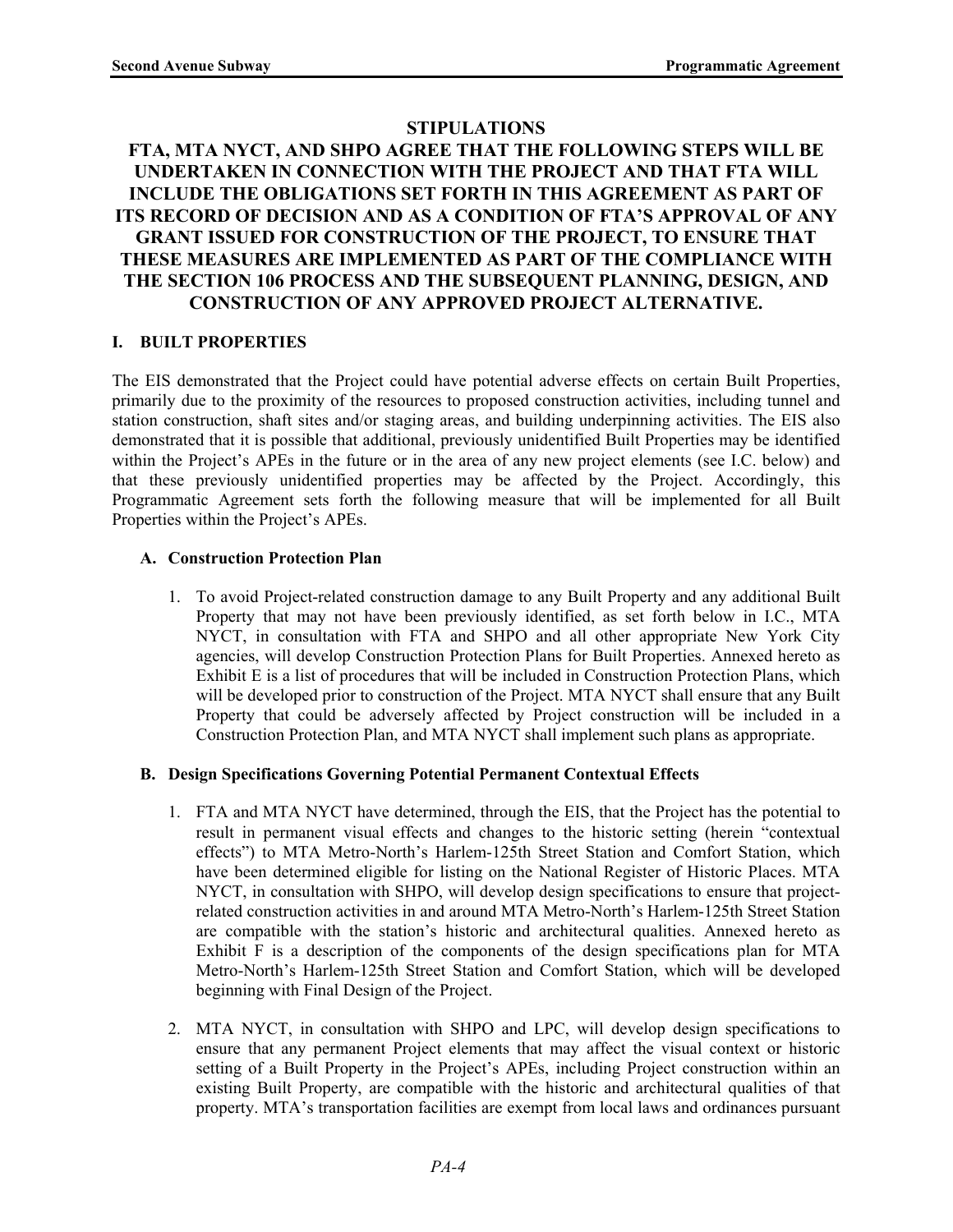to the New York State Public Authorities Law Section 1266, Subdivision 8. MTA nevertheless intends to continue to seek LPC's advice and counsel as it goes forward in the manner it has in the past for proposed work on LPC individually designated landmarks or in historic districts. Examples of such potentially visible project elements may include subway entrances and exits and ventilating structures. Annexed hereto also as Exhibit F is a description of the components for the design specifications plan for visible project elements, which will be developed beginning in Final Design of the Project.

### **C. Identification of Additional Built Properties and Assessment of Project Effects**

- 1. If additional Built Properties not previously identified as Built Properties in the EIS are identified in the Project's APEs during Preliminary Engineering, Final Design, or Construction of the Project or if new project elements are added to the Project in areas that were not previously assessed for Built Properties in the EIS, it is possible that potential effects on Built Properties, in addition to those described in the EIS, may occur. For any such new project elements, the potential effects on Built Properties will be assessed prior to construction by FTA and MTA NYCT, in consultation with SHPO and LPC, in accordance with the Section 106 process.
- 2. MTA NYCT will consult with FTA, SHPO and LPC annually to ensure the FTA and MTA NYCT maintain up-to-date lists of properties that are determined to be Historic Properties as construction of the Project proceeds, and to assess potential effects on any such properties in the Project's APEs.

### **D. Consultation with SHPO Regarding Built Properties**

MTA NYCT shall submit any plans developed pursuant to design specifications governing potential permanent contextual effects described in I.B. to FTA, SHPO and LPC in advance of any construction that may result in any such effects. FTA's and SHPO's review and comment on such submissions shall be governed by the process set forth in III.A-B.

#### **E. Consultation with LPC Regarding LPC Designated Properties and Historic Districts**

MTA's transportation facilities are exempt from local laws and ordinances pursuant to the New York State Public Authorities Law Section 1266, Subdivision 8. MTA nevertheless intends to continue to seek LPC's advice and counsel as it goes forward in the manner it has in the past for proposed work on LPC individually designated landmarks or in historic districts.

# **II. ARCHAEOLOGICAL PROPERTIES**

#### **A. Additional Evaluation for Archaeologically Sensitive Areas**

The EIS first identified archaeologically sensitive areas in the Project's APEs and then identified those areas in which construction might occur. The following stipulations describe the processes that will be followed in conducting further research to determine the potential for Archaeological Properties to be affected by the Project.

1. Soil Borings Program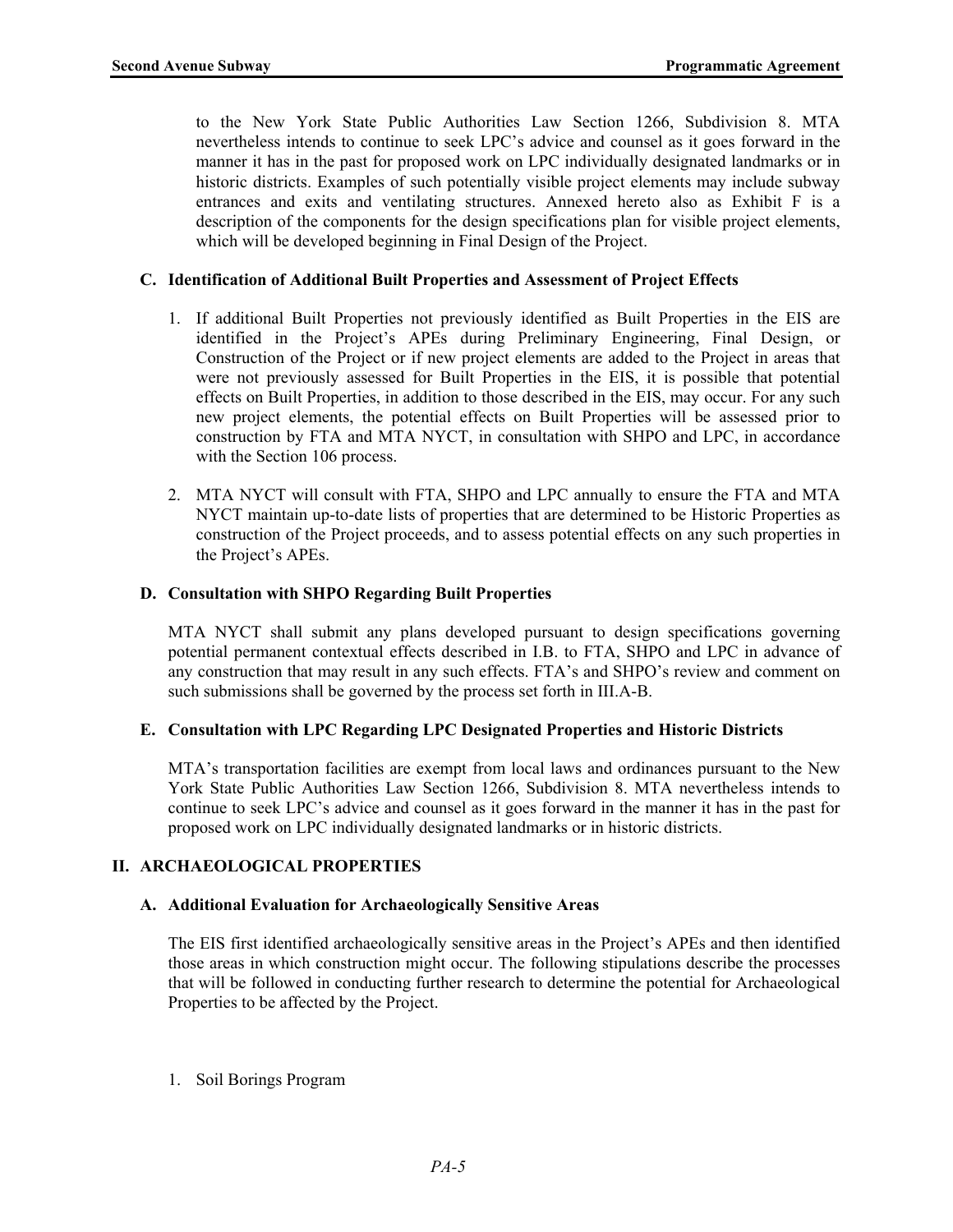During Preliminary Engineering of the Project, MTA NYCT established a soil borings program to establish geotechnical and environmental subsurface conditions along the subway corridor. MTA NYCT has consulted with SHPO and LPC regarding the establishment of a protocol for the borings to be used for archaeological purposes to reassess the potential for archaeological resources, or lack thereof; and a protocol for the taking of borings in areas potentially sensitive for human remains. MTA NYCT will implement and follow the procedures set forth in the Soil Borings Plan, annexed hereto as Exhibit G.

- 2. Protocol to Prioritize Archaeologically Sensitive Areas for Field Testing and Field Testing Plan
	- a. At all sites where the potential for archaeological resources is confirmed to exist by soil borings conducted under II.A.1. above, MTA NYCT shall:
		- (i) Prioritize archaeologically sensitive areas for testing. MTA NYCT will commence this work during Preliminary Engineering of the Project. It will include an assessment of site access and testing feasibility for all archaeologically sensitive areas that would be affected by the Project. For areas sensitive for historic-period resources, MTA NYCT shall undertake additional documentary research to document historic disturbance, refine archaeological sensitivity, and evaluate research potential so as to prioritize the sites for testing based on the site's potential to yield significant information and address meaningful research issues according to the Historic Properties criteria. The work will be undertaken as per the procedures set forth in the Site Prioritization and Additional Documentary Research Protocol, which was developed in consultation with SHPO and LPC, and annexed hereto as Exhibit H; and/or
		- (ii) Undertake field testing investigations to identify the presence or absence of potential Archaeological Properties. Field investigations may consist of testing well in advance of Project construction, testing just prior to construction, or archaeological monitoring during construction. The method of field investigations selected will be based on site feasibility and testing appropriateness as determined by MTA NYCT in consultation with SHPO and LPC.
	- b. Prior to commencing any field testing, MTA NYCT shall submit a Field Testing Plan outlining the proposed methodology for SHPO's and LPC's concurrence that the field evaluation and testing program would be conducted at a level sufficient to determine if the potential resource meets the Historic Properties criteria. Annexed hereto as Exhibit I is a description of the components of the Field Testing Plan that will be developed beginning with Preliminary Engineering of the Project. SHPO's and LPC's review and comment on such submissions shall be governed by the process set forth in III.A-B.
	- c. In areas identified as potentially sensitive for human remains, field testing will proceed in accordance with the requirements for testing in areas potentially sensitive for human remains established in the Field Testing Protocol. Subsurface work will only be undertaken in areas potentially sensitive for human remains following the prior notification of and opportunity for consultation with the appropriate descendant community (if such appropriate descendant community can be reasonably identified and located) as outlined below in II.A.3.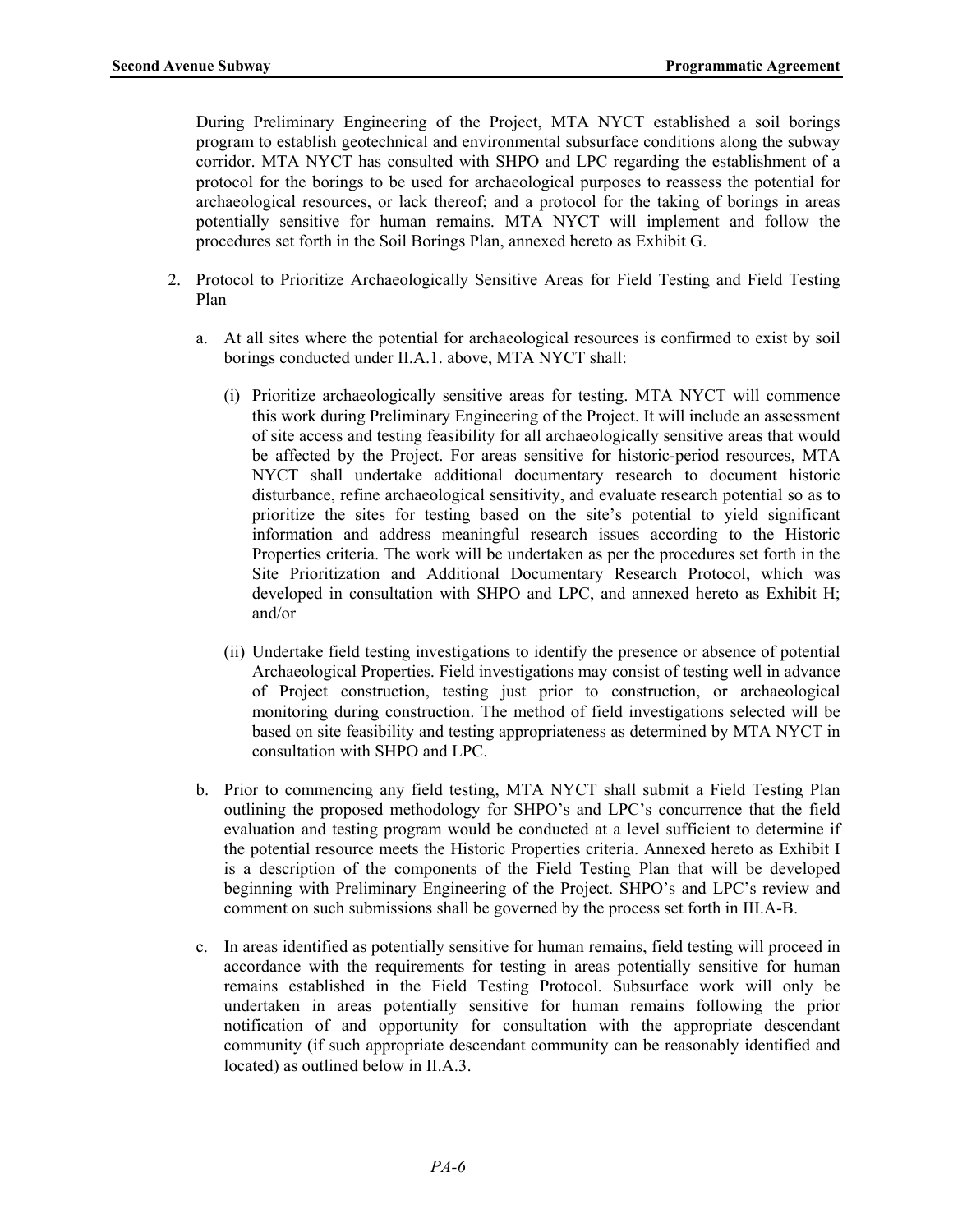- d. For all field tested sites, MTA NYCT shall provide a report to FTA, SHPO and LPC in which the Historic Properties criteria have been applied to reach one of the following conclusions:
	- (i) The site does not meet the Historic Properties criteria; in which case no further action is required.
	- (ii) The site does meet the Historic Properties criteria, in which case the site will be treated in accordance with II.A.4 below.
- e. SHPO's and LPC's review and comment on such reports shall be governed by the process set forth in III.A-B.
- 3. Protocol for Work in Areas Potentially Sensitive for Human Remains
	- a. Consultation with Descendant Community(s) Associated with Areas Potentially Sensitive for Human Remains

At all sites sensitive for human remains where subsurface work is required for borings and/or field testing as described in II.A.1.d. and II.A.2.c. above, MTA NYCT shall:

- (i) Make a reasonable and good faith effort, prior to any excavation, to locate and contact the appropriate descendant community(s). In the event that an appropriate descendant community(s) has been identified and located, MTA NYCT shall seek the involvement of the descendant community(s) during Preliminary Engineering of the Project and prior to any excavation.
- (ii) Follow the protocol set forth in II.A.3.b below that outlines the appropriate notification procedures and treatment of human remains in the event that human remains are encountered. Such protocol will be in place prior to any excavation.
- b. Notification Procedures and Treatment of Human Remains

If any human remains are encountered during subsurface work for borings, field testing, or Project construction the following will occur:

- (i) MTA NYCT shall stop work and secure the site.
- (ii) MTA NYCT shall notify the New York City Medical Examiner and Police Department. MTA NYCT's Cultural Resources Manager(s), a professional archaeologist, shall notify FTA, SHPO and LPC.
- $(iii)$ The appropriate descendant community(s) shall be notified, so that the remains may be exhumed and treated in an appropriate manner as previously agreed upon by the descendant community(s) and MTA NYCT.
- (iv) Once the Cultural Resources Manager(s), in consultation with SHPO, indicates that all remains have been properly exhumed, construction may proceed.
- 4. Mitigation, Data Recovery, Curation, and Public Interpretation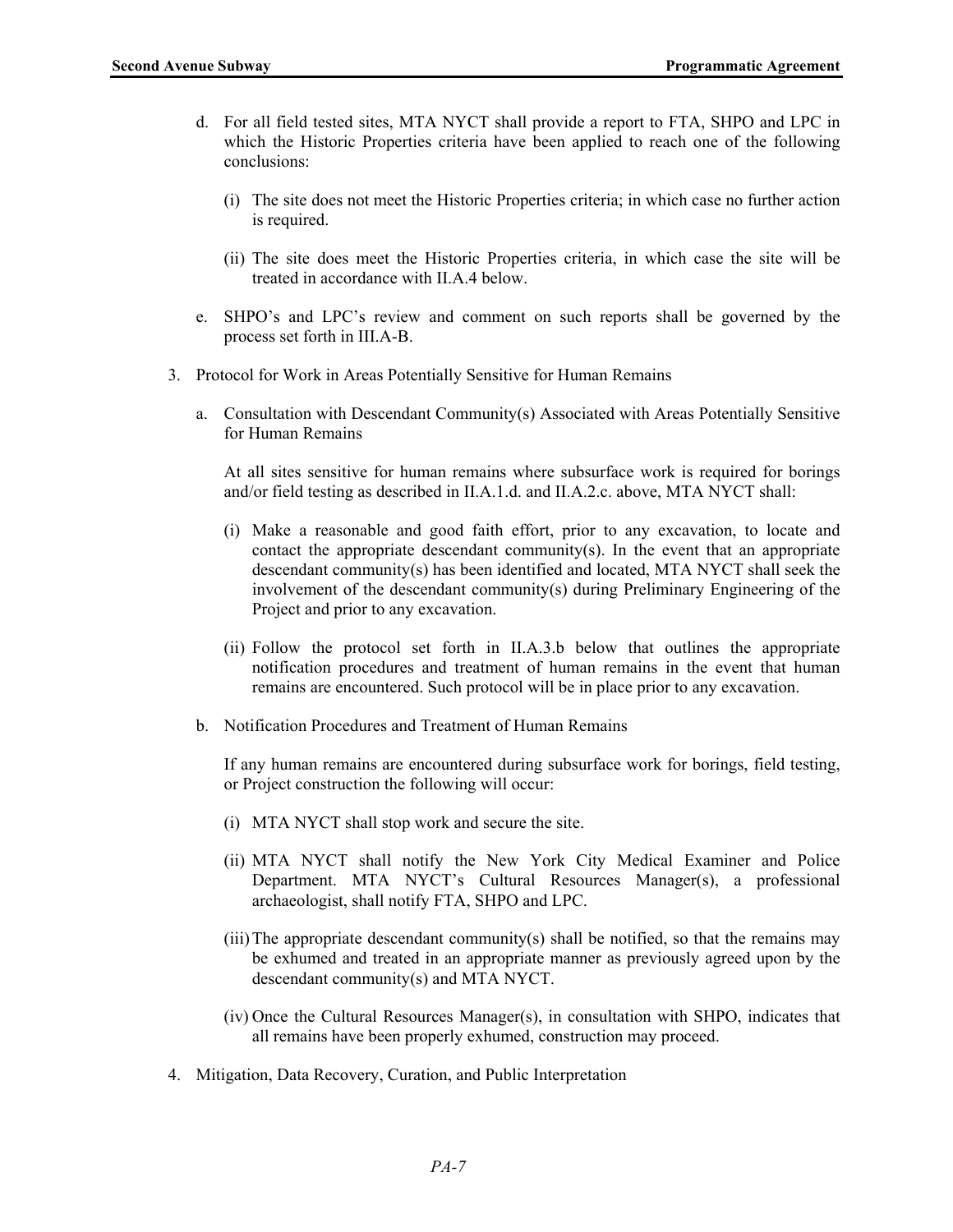- a. For all sites identified as meeting the Historic Properties criteria, MTA NYCT, in consultation with FTA, SHPO and LPC, shall consider measures, such as design modification, for avoidance of Archaeological Properties.
- b. For those sites identified as meeting the Historic Properties criteria where FTA and MTA NYCT determine, in consultation with SHPO and LPC, that avoidance is not practicable, MTA NYCT, in consultation with SHPO and LPC, shall develop and implement a Data Recovery Plan. The Data Recovery Plan will be designed to recover data sufficient to address significant research issues and test assumptions, and thus substantially preserve the archaeological value of Section 106 protected sites. SHPO's and LPC's review and comment on such plan shall be governed by the process set forth in III.A-B. MTA NYCT shall be responsible for the implementation of such a plan, as appropriate. Annexed hereto as Exhibit K is a description of the components of the Data Recovery Plan, which will be developed beginning with the Final Design of the Project.
- c. In advance of any mitigation or data recovery efforts undertaken pursuant to II.4.a and b above, MTA NYCT, in consultation with SHPO and LPC, will develop in accordance with 36 CFR Part 79, an Analysis and Curation of Material and Records Plan for any archaeological excavations. SHPO's and LPC's review and comment on such plans shall be governed by the process set forth in III.A-B. MTA NYCT shall be responsible for the implementation of such a plan, as appropriate. Annexed hereto as Exhibit L is a description of the components of the Analysis and Curation of Material and Records Plan, which will be developed during Final Design and Construction of the Project.
- d. During and/or following mitigation or data recovery efforts, MTA NYCT will make a reasonable and good faith effort to provide interpretative materials to the public. Such materials could take the form of a brochure, information kiosk, or web page to provide information on the data recovery program and any archaeological resources uncovered as a result of that program.

### **B. Identification of Additional Archaeologically Sensitive Areas and Assessment of Potential Project Effects**

- 1. For any new project elements that would involve subsurface construction and for which the effects of such construction have not yet been analyzed as part of the EIS process, potential effects on archaeologically sensitive areas within the APEs (as adjusted in light of such new Project elements) will be assessed following the consultation requirements set forth in the Section 106 Regulations.
- 2. FTA and MTA NYCT will consult with SHPO and LPC in identifying archaeologically sensitive areas not previously identified and to assess potential project effects not previously assessed.
- 3. If any archaeologically sensitive areas are identified as a result of the research conducted as described in II.B.1 and II.B.2, MTA NYCT shall adhere to the steps described in II.A in conducting its activities within such areas.

# **C. Unanticipated Discoveries Plan**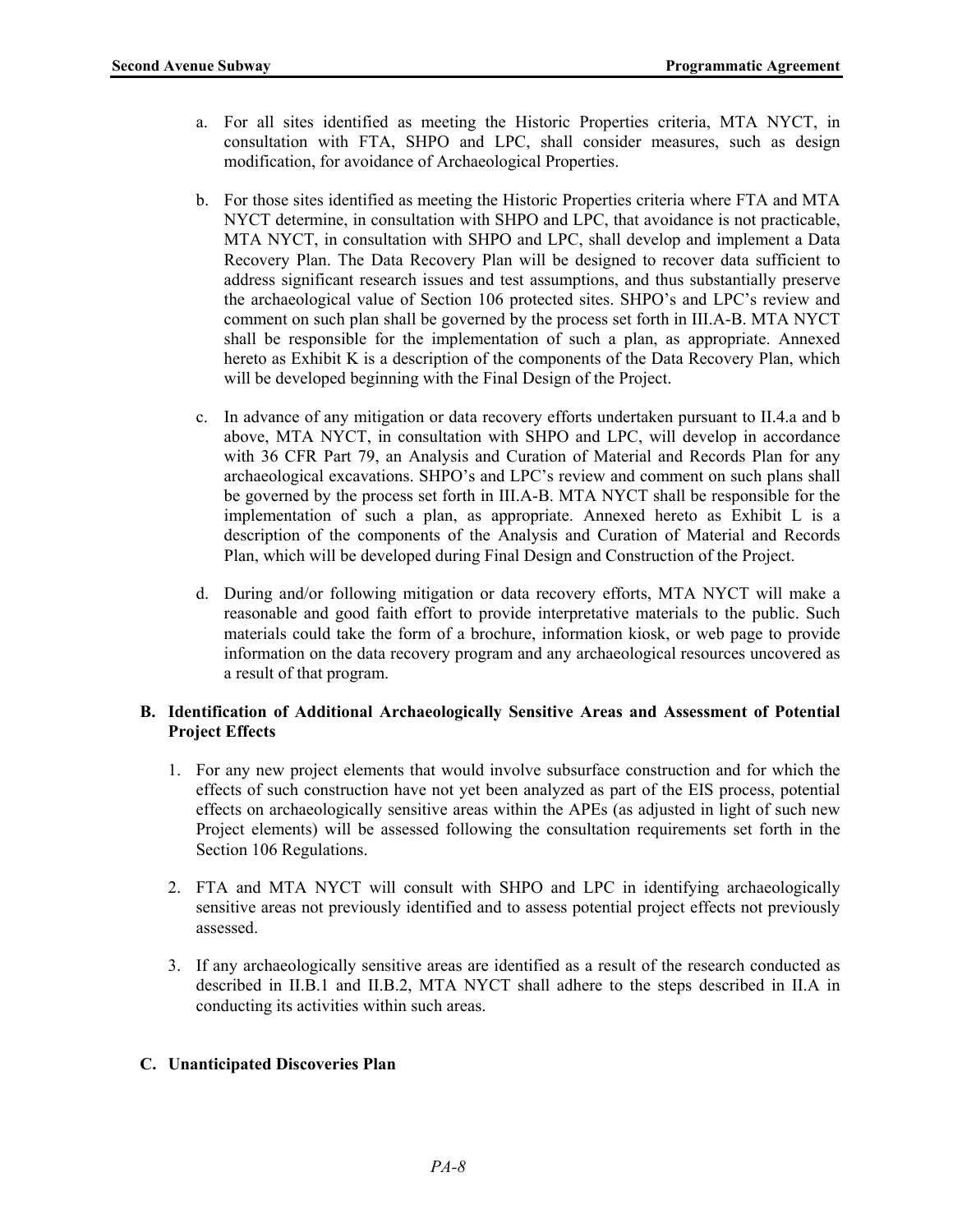- 1. MTA NYCT shall follow the requirements set forth in the Unanticipated Discoveries Plan for non-human archaeological resources in the event that any unanticipated archaeological resources are encountered during construction of the Project. Unanticipated discoveries shall constitute finds in areas that were previously determined to be "cleared" for construction. Cleared areas are those locations within the APEs where the Cultural Resource Manager(s) would not be on-site, but on-call, during construction as defined in II "Definitions" of the Unanticipated Discoveries Plan. This plan, which was developed in consultation with FTA, SHPO and LPC, is annexed hereto as Exhibit J.
- 2. MTA NYCT shall follow the requirements set forth in the Unanticipated Discoveries Plan for human remains in the event that any unanticipated human remains not previously identified in the *Second Avenue Subway Phase 1A Archaeological Assessment* are encountered during construction of the Project. The Plan includes the protocols for the notification of appropriate parties and the proper treatment of human remains. This plan, which was developed in consultation with FTA, SHPO and LPC, is annexed hereto as Exhibit J.
- 3. SHPO's and LPC's review and comment on the Unanticipated Discoveries Plan shall be governed by the process set forth in III.A-B.
- 4. FTA, MTA NYCT, SHPO, and LPC acknowledge that extraordinary costs would be incurred if construction were to be halted or delayed once underway. Accordingly, the parties shall make every effort to implement the approved Unanticipated Discoveries Plan expeditiously in circumstances requiring its use.

### **D. Construction and Archaeology Phasing Plan**

MTA NYCT will take all practical steps to initiate and complete archaeological field analysis and data recovery (depending on site access and testing feasibility) prior to construction activities in the vicinity of affected resources. MTA NYCT, in consultation with SHPO and LPC, will develop a plan to appropriately phase the archaeological field analysis and data recovery with construction activities. SHPO's and LPC's review and comment on such plans shall be governed by the process set forth in III.A-B. Annexed hereto as Exhibit M is a description of the components of the Construction and Archaeology Phasing Plan, which will be developed beginning with Preliminary Engineering of the Project.

# **E. Professional Standards**

MTA NYCT shall ensure that all archaeological research, testing, analysis, and plans conducted pursuant to this Agreement are carried out by or under the direct supervision of a person or persons meeting at a minimum the Secretary of Interior's Professional Qualifications Standards. MTA NYCT shall ensure that all final archaeological reports are consistent with the New York Archaeological Council's *Standards for Cultural Resource Investigations and the Curation of Archaeological Collections in New York State* and to the Department of the Interior's *Format Standards for Final Reports of Data Recovery Program*.

#### **III. DOCUMENT REVIEW**

A. Under normal circumstances (ie. when exigent circumstance do not exist), SHPO and LPC shall provide comments on documents provided for their review as set forth below: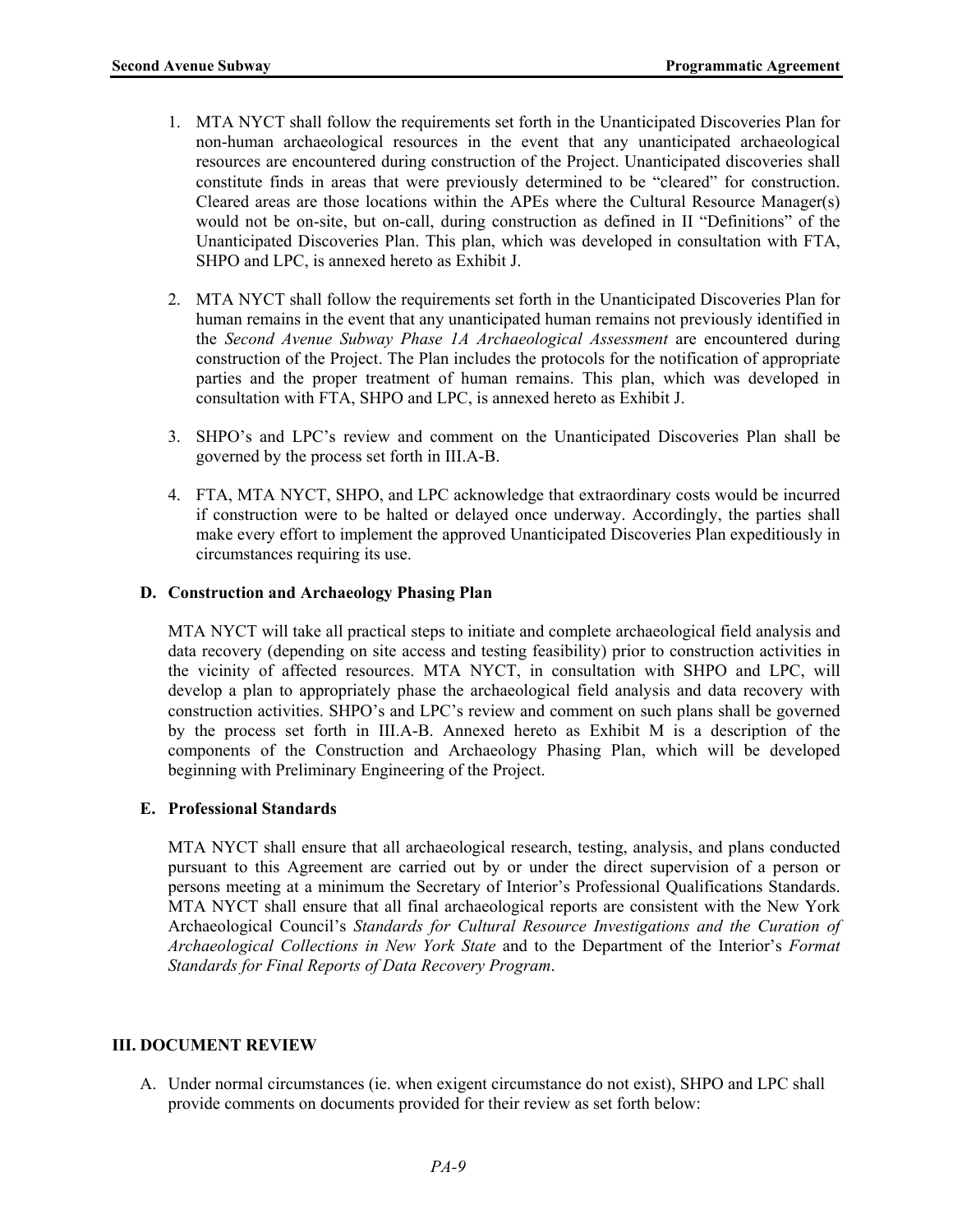- 1. SHPO and LPC shall provide comments regarding amendments to any plans annexed to this Programmatic Agreement pursuant to II.A.1, II.A.2.a.i, II.C, as promptly as possible but not to exceed 30 calendar days of its receipt of such revisions.
- 2. Unless otherwise stated within this Programmatic Agreement, SHPO and LPC shall provide comments regarding any future plans and/or amendments to such plans submitted pursuant to I.A, I.B, II.A.2.b, II.A.4.b, II.A.4.c, and II.D, or reports submitted pursuant to Exhibit H, as promptly as possible but not to exceed 30 calendar days of its receipt of such plans or reports.
- 3. If SHPO and LPC do not submit comments in writing to FTA and MTA NYCT within 30 calendar days of receipt of any such submissions, it is understood that SHPO and LPC have concurred with the proposed plans.
- 4. If SHPO and /or LPC objects within 30 calendar days of its receipt of any submissions, then FTA, MTA NYCT, SHPO and LPC shall consult expeditiously in an effort to resolve the objection.
- 5. If FTA and MTA NYCT cannot resolve SHPO's and/or LPC's objection and if further consultation with SHPO and/or LPC is deemed unproductive by any party, then the parties shall adhere to the dispute resolution procedures detailed under V. below.
- B. FTA, MTA NYCT, SHPO, and LPC acknowledge that the timeframes set forth in III.A. above are the maximum time periods allowable under normal circumstances. In exigent circumstances (such as where construction activities have been suspended or delayed pending resolution of the matter) all parties agree to make every effort to expedite their respective document review and dispute resolution obligations.

# **IV. REPORTING AND OVERSIGHT**

- A. Final Reports. MTA NYCT shall ensure that all final historic reports and all final archaeological resources reports resulting from this Programmatic Agreement shall be provided to SHPO, FTA, and LPC.
- B. Annual Reports. Commencing one year from the date this Agreement is fully executed and every year thereafter until the Project is completed or terminated by MTA NYCT, annual reports will be submitted by MTA NYCT to SHPO, FTA, and LPC, providing information concerning the implementation of this Agreement and the effect of the Project on Historic Properties.
- C. Annual Review of Programmatic Agreement. The signatories to this Programmatic Agreement, or their successors, will review the implementation of this Programmatic Agreement and determine whether revisions are needed at the time the annual reports are submitted.
- D. Revisions to the Programmatic Agreement. After review of the annual reports, if FTA, MTA NYCT, and SHPO, or their successors in interest all agree that revisions to this Programmatic Agreement are necessary, such revisions will be considered and implemented pursuant to a consultative process involving all the parties to this Programmatic Agreement.

# **V. DISPUTE RESOLUTION**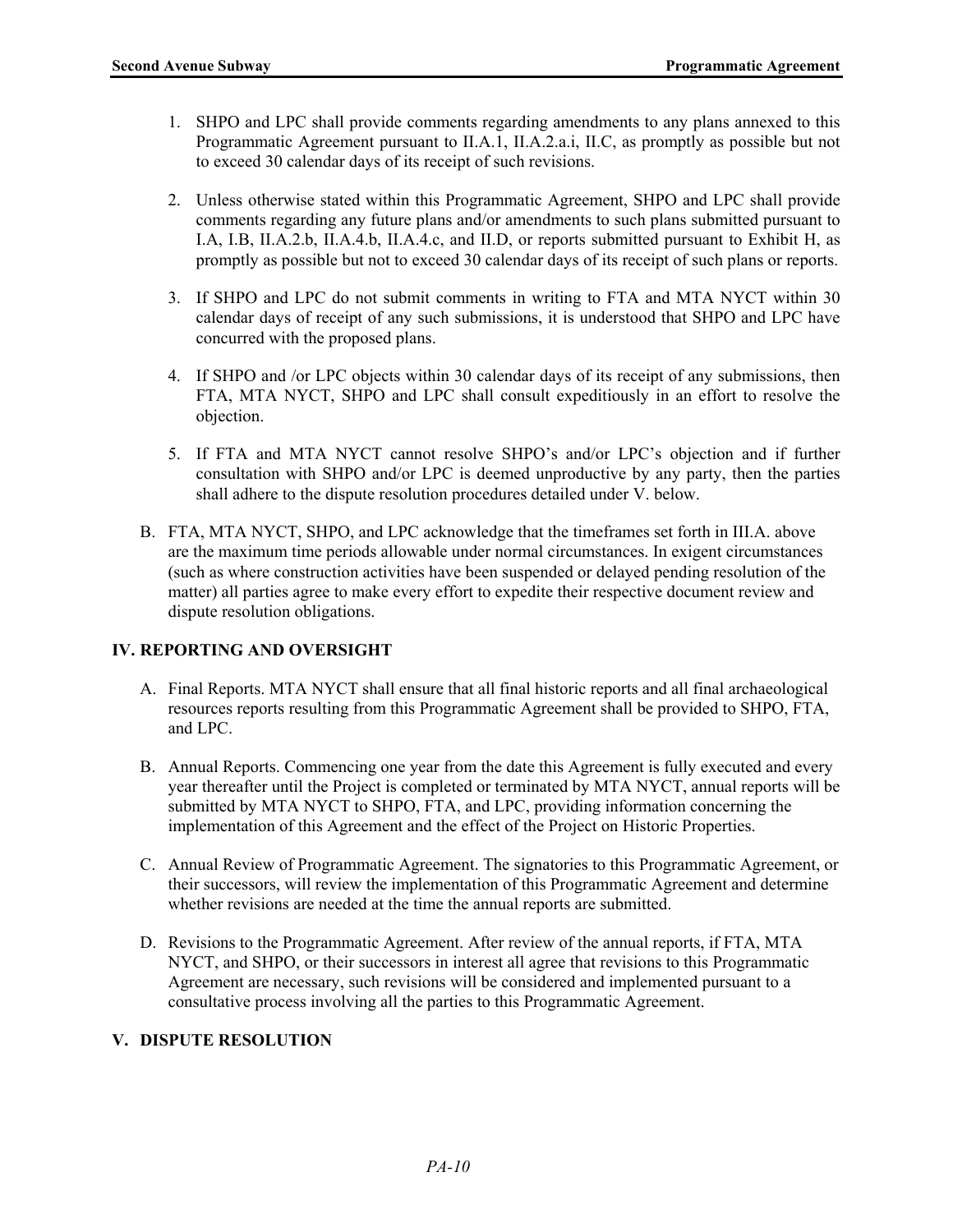- A. In the event SHPO and/or LPC objects to any plan or report proposed pursuant to this Programmatic Agreement within 30 calendar days of its receipt of such plan or report, FTA and MTA NYCT shall meet with SHPO and/or LPC to resolve the objection.
- B. Following such further consultation, FTA shall determine as promptly as possible whether such objection has been satisfactorily resolved. If FTA determines that the objection has not been satisfactorily resolved, within 15 calendar days of its determination in this regard FTA shall forward all documentation relevant to the dispute, including FTA's proposed resolution of the dispute, to ACHP.
- C. Except in exigent circumstances as provided in V.E., when there is a dispute ACHP will provide FTA with recommendations or comments within 30 calendar days after receipt of all pertinent documentation. FTA will take such recommendations or comments into account in reaching a final decision regarding the dispute.
- D. Except in exigent circumstances as provided in V.E, in the event ACHP fails to respond to FTA's request for recommendations or comments within 30 calendar days of receiving all pertinent documents, FTA may resolve the dispute.
- E. In the case of disputes arising under exigent circumstances, (such as where construction activities have been suspended or delayed pending resolution of the matter) all parties shall endeavor to resolve any dispute within seven calendar days. In particular, ACHP agrees to respond to FTA's request for recommendations or comments within five business days of its receipt thereof.

#### **VI. OTHER**

- A. SHPO and LPC may monitor activities carried out pursuant to this Programmatic Agreement, and will review such activities if so requested. MTA NYCT will cooperate with FTA, SHPO, and LPC in carrying out SHPO's and LPC's monitoring and reviewing responsibilities.
- B. Notwithstanding any other provision in this Agreement, any party may propose an amendment hereto whereupon the parties will consult to consider such amendments.
- C. For purposes of notices and consulting pursuant to this Agreement, the following addresses and contact information should be used for the following agencies:

#### **MTA NYCT**

Hollie Wells Administrative Project Manager MTA NYCT Capital Program Management 2 Broadway, 6th floor New York, NY 10004 Tel.: 646-252-4268 Fax: 646-252-4612

#### **FTA**

Irwin B. Kessman Director, Office of Planning and Program Development Federal Transit Administration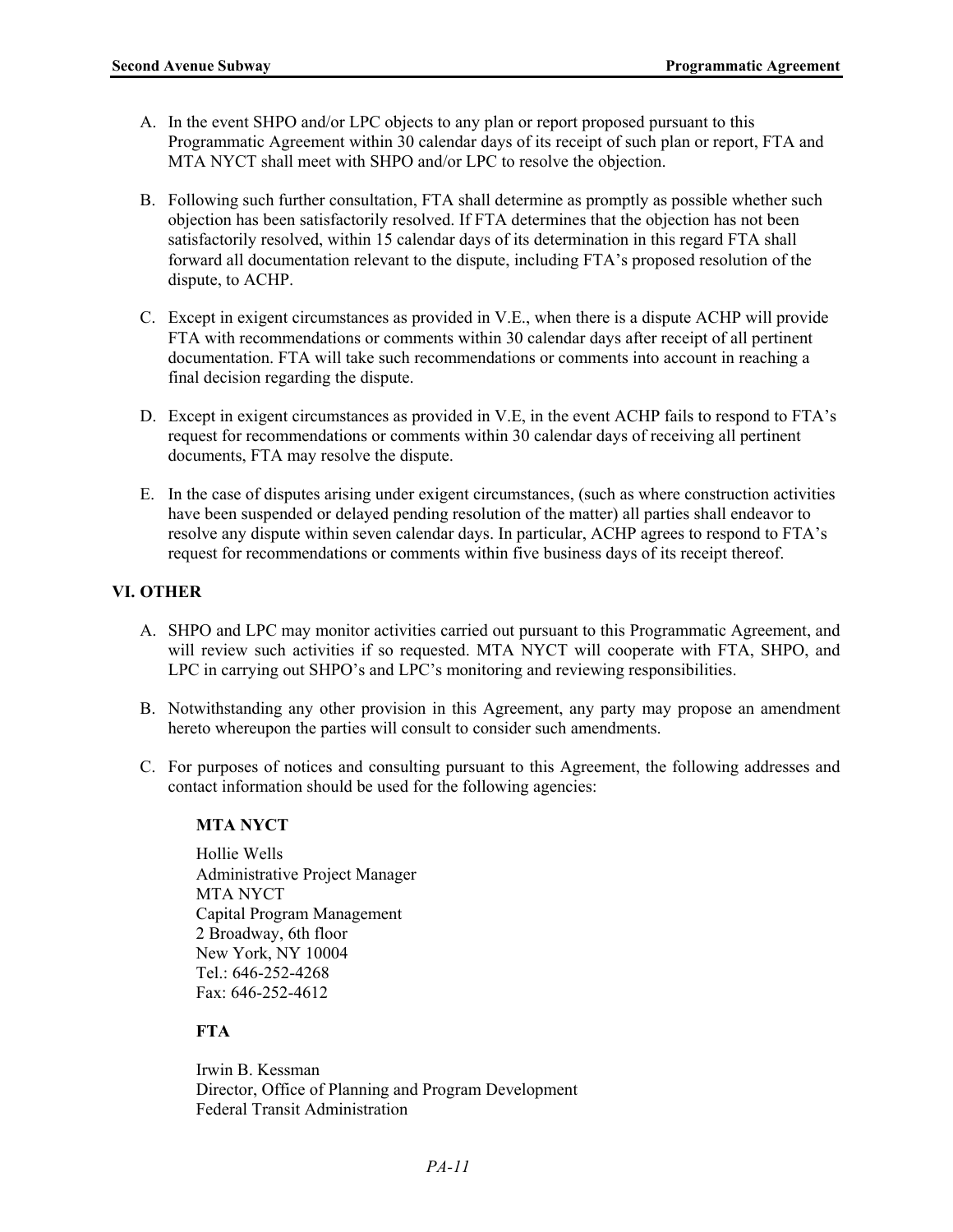One Bowling Green, Rm. 429 New York, NY 10004-1415 Tel.: 212-668-2177 Fax: 212-668-2136

#### **SHPO**

Robert D. Kuhn Assistant Director New York State Office of Parks, Recreation, and Historic Preservation Historic Preservation Field Services Bureau Peebles Island P.O. Box 189 Waterford, NY 12188-0189 Tel.: 518-237-8643, ext. 3255 Fax: 518-233-9049

#### **ACHP**

Laura Henley Dean Advisory Council on Historic Preservation 1100 Pennsylvania Avenue, NW Suite 803 Washington, D.C. 20004 Tel.: 202-606-8503 Fax: 202 606-8647

#### **LPC**

Amanda Sutphin Director of Archaeology New York City Landmarks Preservation Commission 1 Centre Street, 9N New York, NY 10007 Tel.: 212-669-7823 Fax: 212-669-7818

D. This agreement shall terminate upon completion of construction and the obligations set forth in this document governing construction, reporting, and curation or at such time as MTA NYCT notifies the other parties in writing that the project has been terminated.

### **EXECUTION AND IMPLEMENTATION OF THIS PROGRAMMATIC AGREEMENT EVIDENCES THAT FTA HAS SATISFIED ITS SECTION 106 RESPONSIBILITIES FOR ALL INDIVIDUAL UNDERTAKINGS OF THE PROJECT.**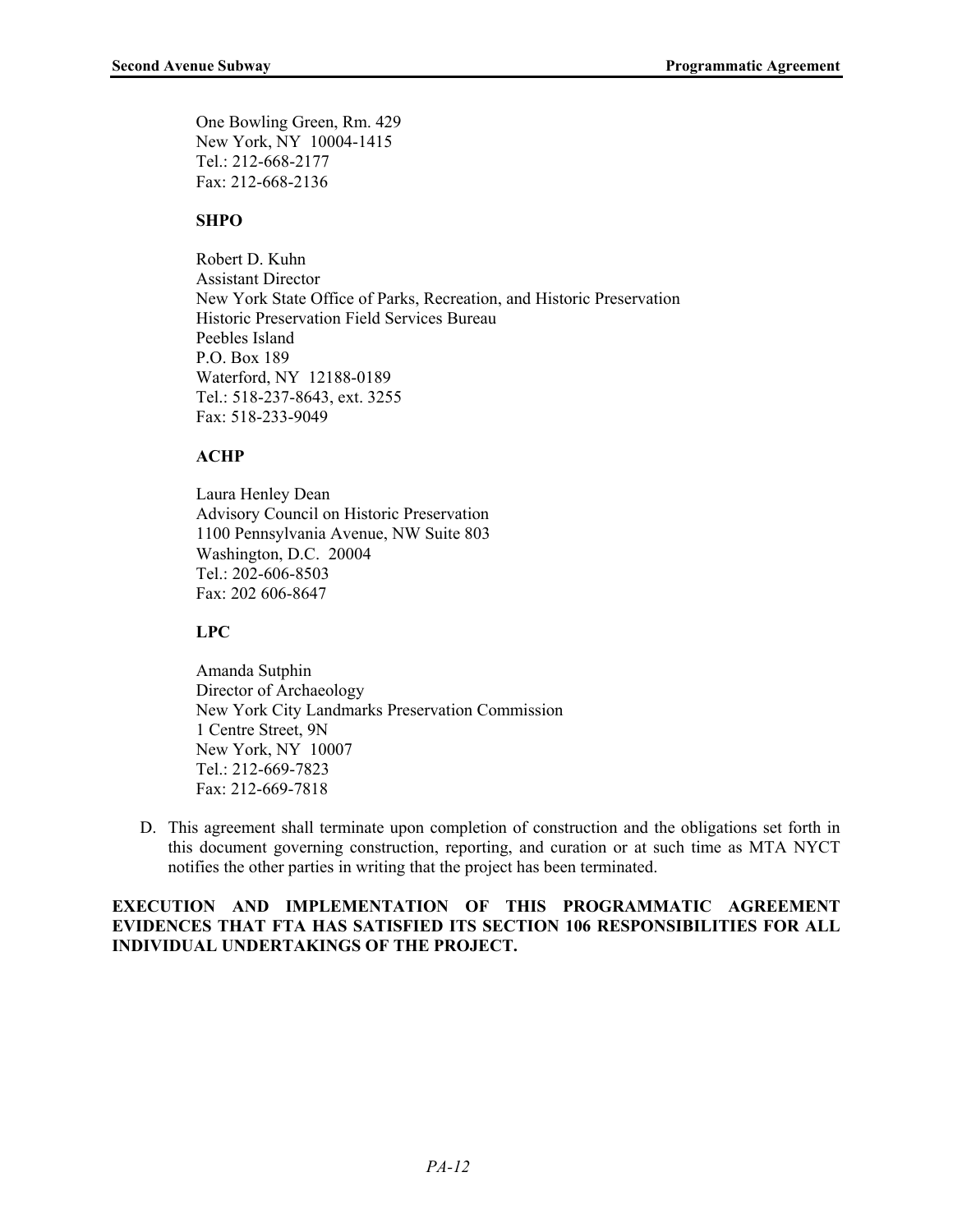### APPROVAL AND SIGNATURE PAGE FOR PROGRAMMATIC AGREEMENT **AMONG** THE FEDERAL TRANSIT ADMINISTRATION, THE METROPOLITAN TRANSPORTATION AUTHORITY NEW YORK CITY TRANSIT. **AND** THE NEW YORK STATE HISTORIC PRESERVATION OFFICER **REGARDING THE SECOND AVENUE SUBWAY PROJECT**

#### **EXECUTION AND IMPLEMENTATION OF THIS PROGRAMMATIC AGREEMENT** EVIDENCES THAT FTA HAS SATISFIED ITS SECTION 106 RESPONSIBILITIES FOR ALL **INDIVIDUAL UNDERTAKINGS OF THE PROJECT.**

FEDERAL TRANSIT ADMINISTRATION

By: Letitia $\n *f*hompson$ 

Regional Administrator, Region II

METROPOLITAN TRANSPORTATION AUTHORITY NEW YORK CITY TRANSIT

Bv:

Date:  $3|10|04$ 

Date: 4/08/04

Cosema E. Crawford, P.E. Senior Vice President and Chief Engineer Capital Program Management

NEW YORK **HISTORIC PRESERVATION OFFICER** By:

**Bernadette Castro** Commissioner

Date:  $4|\&|04$